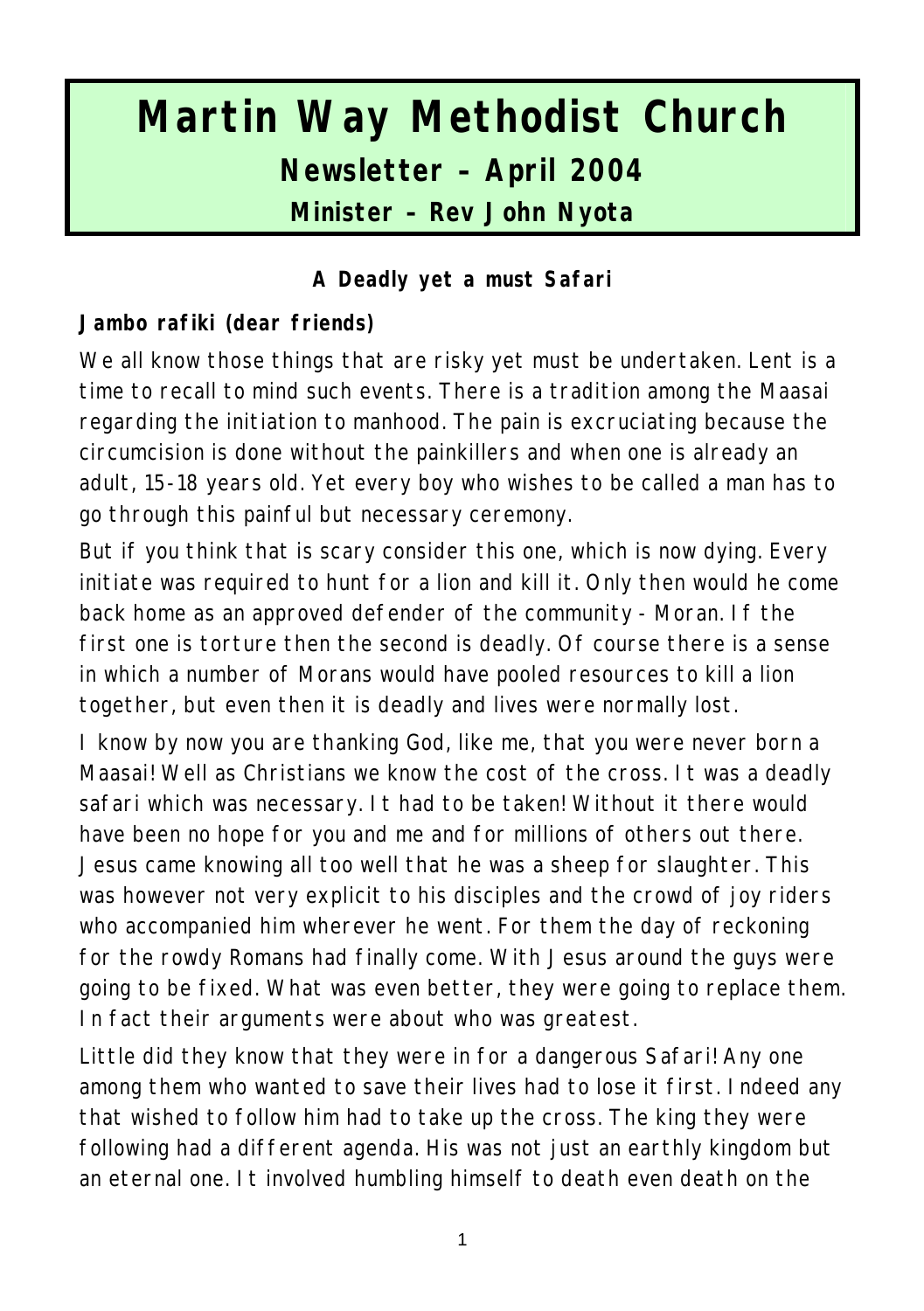cross. For indeed the very act of shedding the glamour of heaven and coming down was itself a humbling mission.

This is what we are called to as Christians and Easter is a time to remember. That just like our King who confounded the world we are called to lose what we love most for the sake of others even for the sake of Christ. Entry to the kingdom is not a Concorde trip. It is a painful one, a deadly one yet necessary. It is like driving on the wrong side of the road colliding with the cars on the opposite side. I mean it is telling the world not so much with your mouth but more with your actions that life can be lived in a more humane way. That there is an alternative to immorality, to selfishness etc. We are the alternative. Our ways are bound to crash with those of the world but so be it. That is what makes the safari deadly.

But lest we forget, our King will not last for long in the grave! Even death cannot contain him. Then comes the celebration. To be Morans we have got to face the lion like our King, not with spears and arrows but with humility and firmness to the cross and the reward will be heavenly life below (not in worldly terms) and actual heaven after. I cannot wait for this safari. Will you come with me?

*John*

#### **What and who are the Leadership Team?**

Some people at Martin Way are asking - what is the Leadership Team? As its name suggests it is a team of people brought together by the Minister and the Church (Vestry) Stewards to provide leadership and support for the whole church in Worship and Pastoral matters and act as a support for the Minister. The team consists at present of the Minister and Vestry Stewards together with co-opted people. These at present comprise the Worship Co-ordinator, a Local Preachers' representative and the Church Worship Leader. The co-opted members can be changed or others can be added if it is felt that the church would benefit.

We trust that this will help people to understand the purpose of the team and that everyone will feel free to speak to any of us about Worship, Pastoral or other matters relating to the life of the Church here at Martin Way.

*The Leadership Team*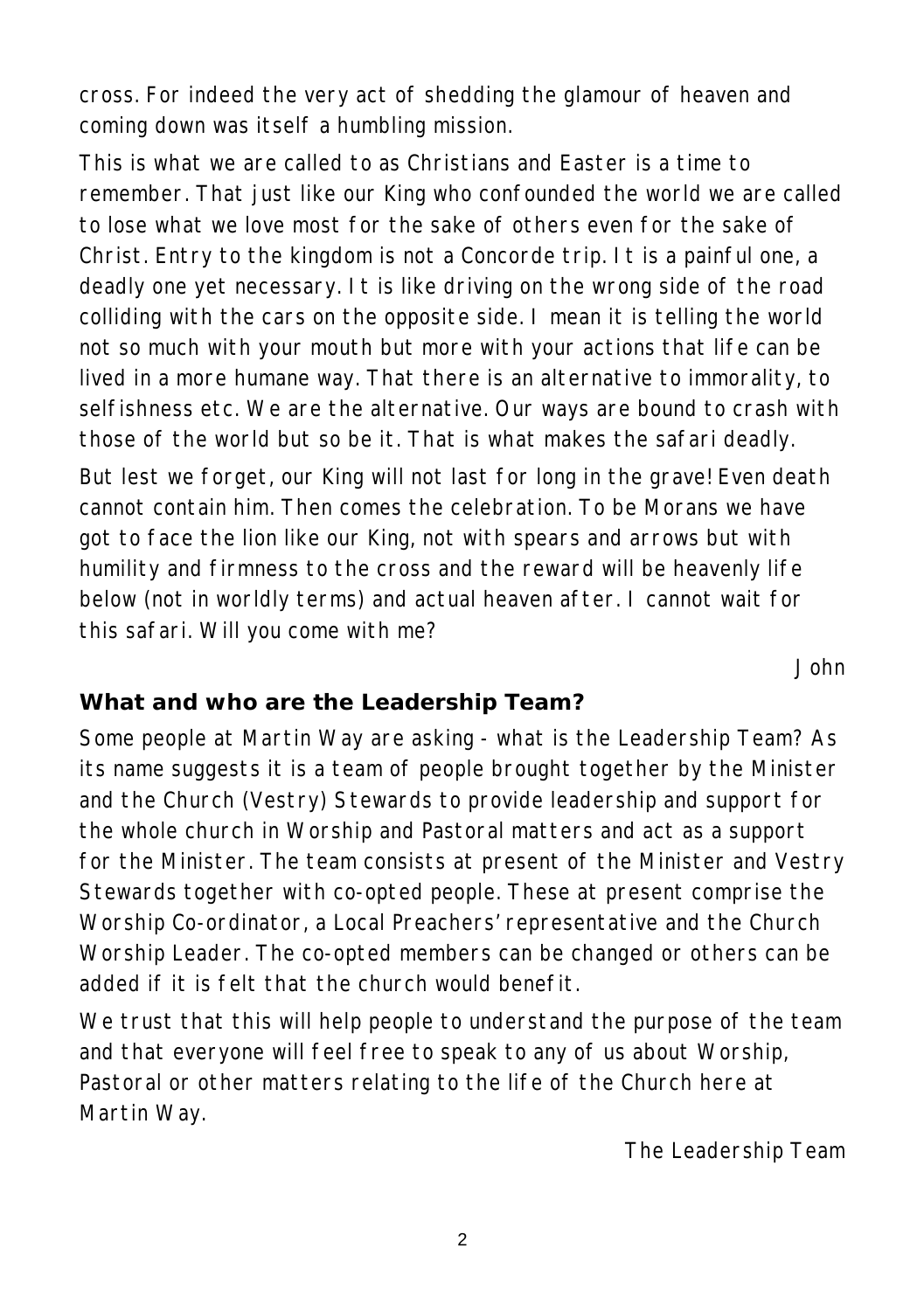## **Jean Butland**

It is with great sadness that we report the sudden death of Jean Butland on 7 March. One of the earliest members of Martin Way she was dearly loved by all who knew her. We all share with John and the family in the sadness of her loss and assure them of our love and prayers. A full tribute will appear in the next Newsletter.

## **Dates for your Diary**

• **BIG BRUNCH** Saturday 3 April 9-12 noon

GODSPELL is going to have quite a few expenses and in order to keep costs down SIGMA are having a Big Brunch on 3 April 9-12 noon. All profits are to go towards the expenses of the production so that we can send more to NCH Action for Children

- **GODSPELL** MAY BANK HOLIDAY 1-2 MAY: Book the date now!
- **TONGUES OF FIRE** –lead a Christian Aid concert on Saturday, 22nd May. More details in next month's Newsletter and the Weekly Notices

#### **Many Thanks**

Following their two excellent concerts Merton Park Music Centre have generously given the grand amount of £200 to the church funds.

#### **St. Raphael's hospice**

#### **Join in Tea @ Three and support**

Last year more than 50 tea parties were held in Merton and Sutton during the month of June to support St. Raphael's Hospice. Thousands more were held up and down the country in support of hospices nationwide, People held them in their homes, gardens, offices, shops and schools.

Could you help to raise more funds to enable us to continue caring for the terminally ill amongst us.

*Further information from Tony Loft.*

#### **An Invitation**

Before the war most Methodists had a Wesley Guild. The one at Raynes Park Methodist Church was at one time the largest in the District with over two hundred members. Today our membership is down to fourteen, but there is good fellowship and friendship to be found at our Monday evening meetings.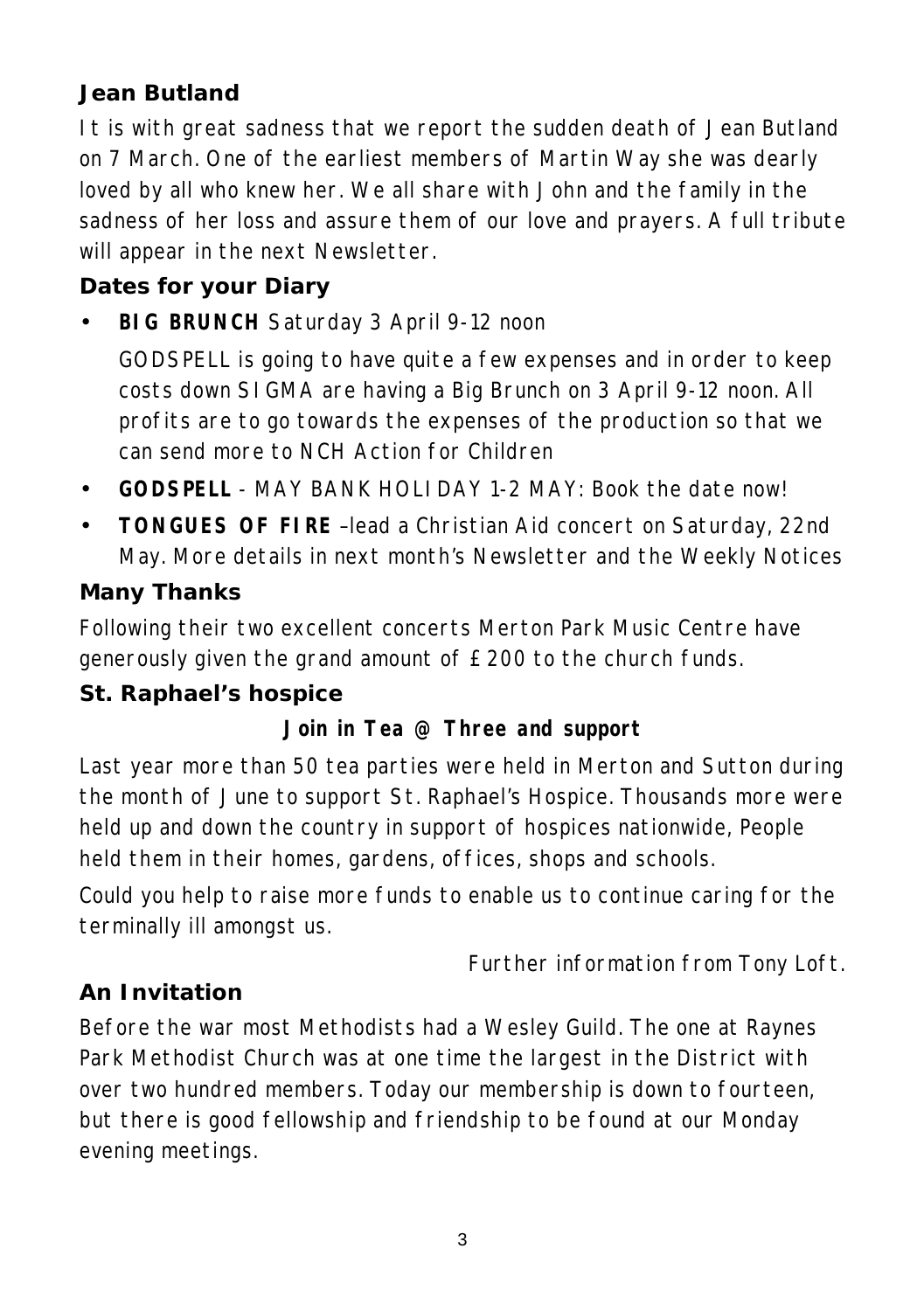The Wesley Guild movement has since 1912 encouraged and supported the development of primary health care in Africa. In 1992 the Nigeria Health Care Project was launched. By August 2003, £500,000 had been reached. The money goes to rural areas of Nigeria where health care provision is either inadequate or non-existent.

On Monday 26 April the Wesley Guild at Raynes Park is being honoured by a visit from John Mann who is coming down from Huddersfield. He is the West Yorkshire Guild Secretary and has been actively involved in the work being done in Nigeria. He will talk about it and show slides.

The members of the Wesley Guild at Raynes Park invite you to join them on this very special occasion. Please come and support them if you possibly can. There will be stationery items for sale and a collection for the work in Nigeria.

I look forward to seeing you at Raynes Park Methodist Church on Monday 26 April at 7.30 pm.

*Bill Cox (Vice-chairman and Secretary of the Raynes Park Wesley Guild)*

# **Fellowship**

Every Monday afternoon a small group meets to enjoy a series of excellent speakers followed by a cheering cup of tea. It may well be that newcomers to the church or those who attend other meetings, such as Midways or Coffee and Chat do not realise just what good things they are missing. The meetings are open to all and a warm welcome awaits you.

## **Thought for the Month**

April - the very name sounds as if it should be a gentle month. After the cold and gloom of January and February and the blustering of March, April with its gentle showers brings the promise of flowers to come in May - or was that before global warming?

Anyway, gentleness is one of the Fruits of the Spirit. Paul mentions in his letter to Galatians (Chapter 5 verse 22)

The fruit of the spirit is love, joy, peace, patience, kindness, goodness, faithfulness, gentleness and self-control.

Surely the world today is in urgent need of these fruits! Someone suggested concentrating thoughts and prayers on each fruit in turn for a whole week. First love, then joy and so on. Then, when you come to the end, start all over again! Someone else suggested that there should be a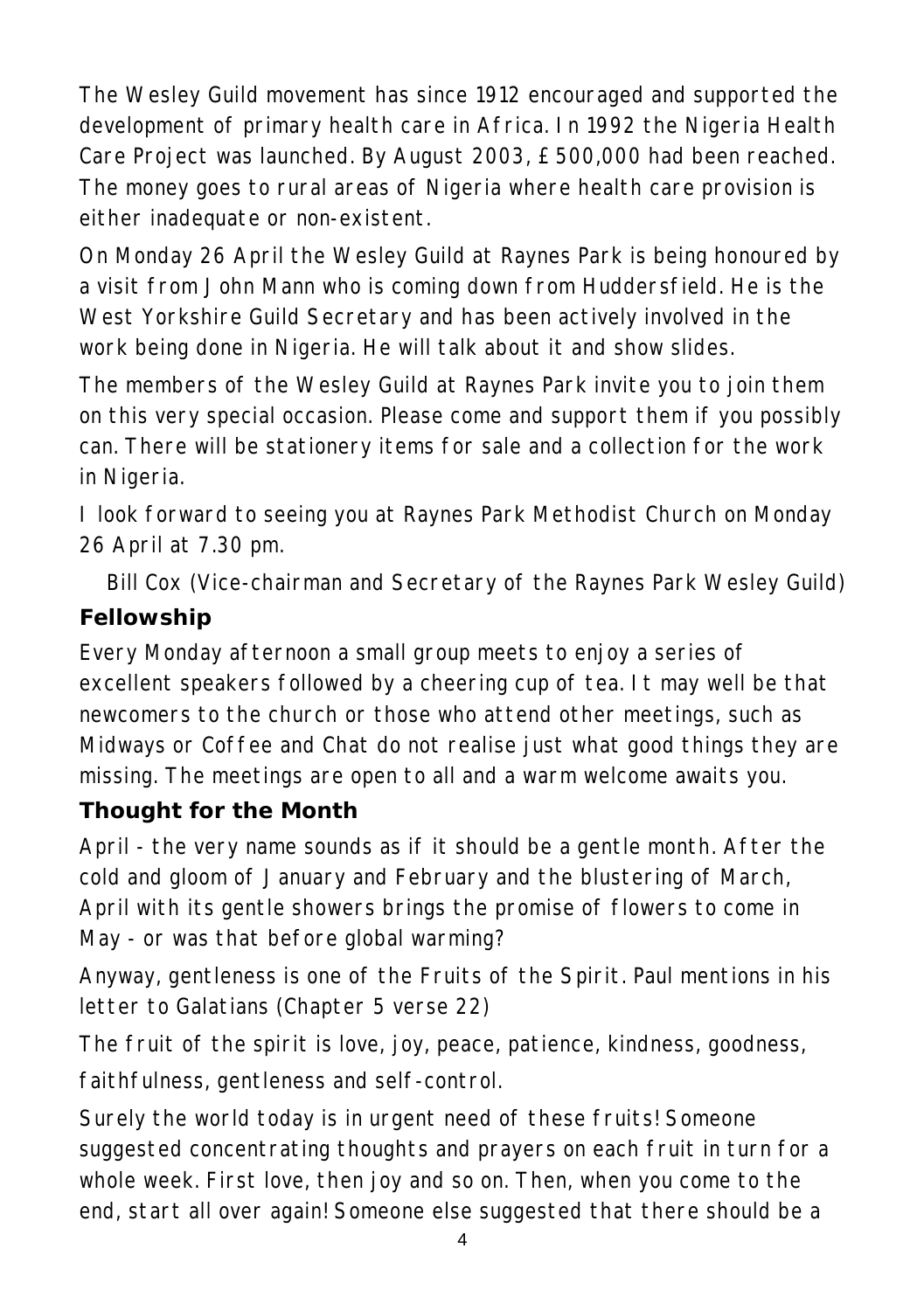tenth fruit - a sense of humour. That certainly is a wonderful gift from God for which we should give thanks and praise. But, like all of God's gifts, a sense of humour can be used as God intended, or misused. It needs to be seasoned with a bit of April's gentleness!

*Bill Cox*

#### **Sri Lanka - Methodist/Anglican Teacher Training Colony**

It is now March 1921 and Mr and Mrs Sneath are with us. The Wesleyan Missionary Society have sent out a man who beyond excellent educational qualifications is inspired with a true spirit of unity and finds in this place real scope for the expression of his ideals and powers.

Frequent reference has been made to the need of a national expression for religious feeling. This Lent we have as a staff taken up this matter, and on Ash Wednesday as a whole Colony we went in procession to Getambe church. All of us were dressed in white and, led by the women students who held the banner, we filed for a mile down the Colony Hill chanting a hymn. When we reached our Practising School we sang another hymn, and then continued to the Church where Mr Sneath preached the sermon. We returned as we came. The Staff are enthusiastic over the value to the students and to our neighbours of such expression to our religious feelings..

On Good Friday we held a simple but striking service. The voluntary selfdenial of the students and staff produced 50 rupees which was spent on rice. During the previous weeks the students had been visiting the villages and finding cases of need. On this afternoon, the rice was dedicated to God's use and distributed to the students who then started off on their happy journeys. 240 measures of rice went to some 60 families and were a practical expression to them of the gratitude we felt to God for His great love. As the rice was given the students told the people that as rice is the staff of physical life so there was something necessary for eternal spiritual life. This either became the chance for conversation or for telling them of the open air services they could attend to learn more. Good Friday our main hall was illuminated with Crosses. As a whole Colony we went in procession with lights into the high road and held two services and proclaimed full and free and immediate Salvation from sin as the gift of God.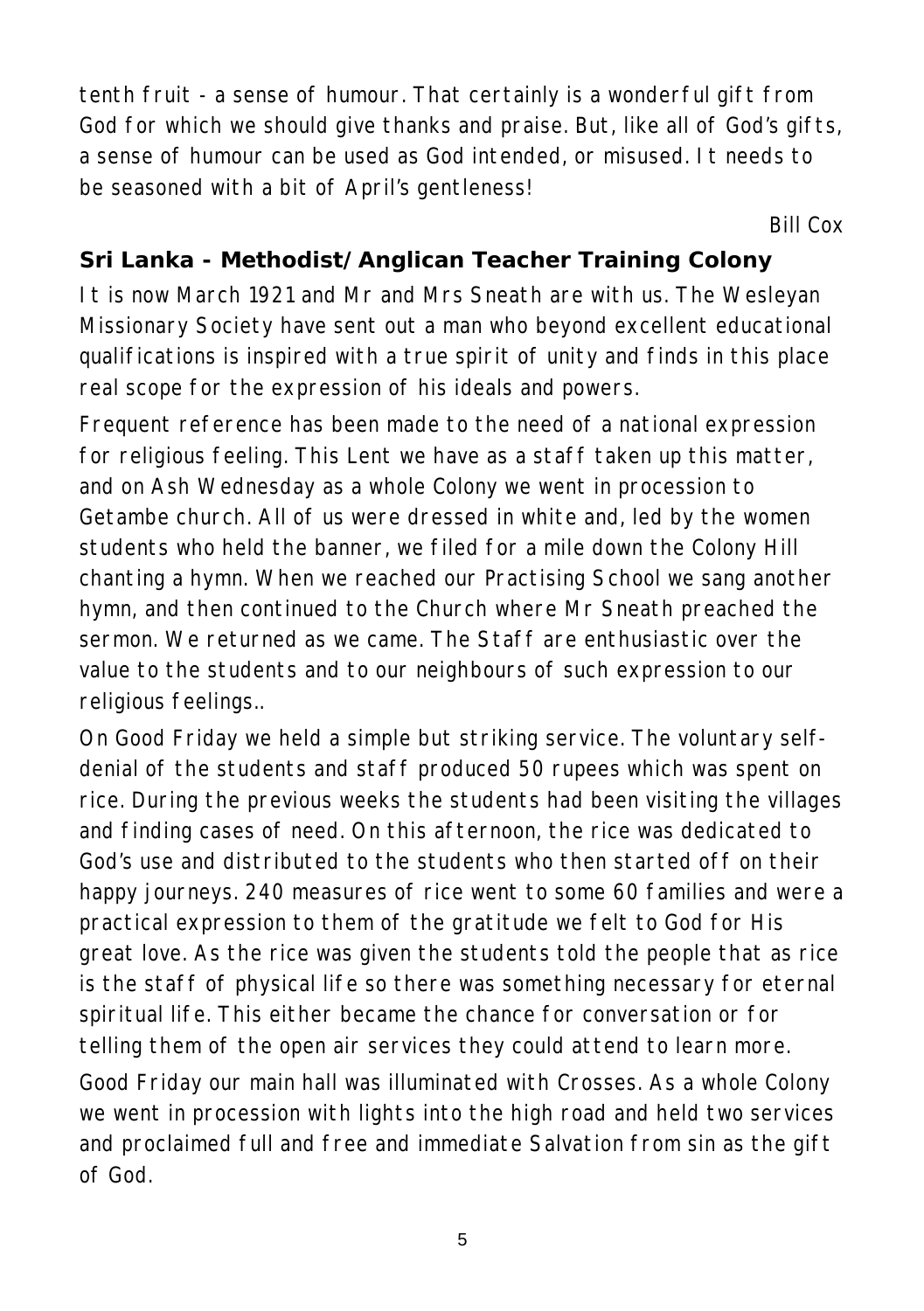On Easter evening the hall was illuminated with Crowns instead of Crosses; sacrifice consummated in victory. A number of outsiders, villagers and traders, came to the Magic Lantern service when again Christ's Gospel was heralded forth. Then in an impassioned few words one of the staff told the people that he knew that though we were to preach all day they would never gather the reality of our joy at Christ's resurrection from words alone. So out of the fullness of our heart and to give vent to pent up feeling we were going to set off fireworks that from this demonstration of joy they might the more readily share with us in our sense of victory.

*© Katherine Cox*

## **Superflour and Wonder Women**

In one of the countries of Central Asia chronic malnutrition affects over 50% of children under five, according to the world food programme. Its war-torn recent history has left many widows, as well as men unable to work because of ill-health.

Now development workers have introduced the concept of 'Superflour' to local people. The words 'simple' and 'genius' might have been invented to describe this idea, first developed by Miriam Krantz, a Mennonite missionary in Nepal.

The recipe is simple: two parts grain, one part pulses. A nutritious flour results, which can be produced by local women using local ingredients: here they use corn, rice and chickpeas. With water and a teaspoon of oil it makes a 'super-porridge' which both tastes good and helps children to recover from malnutrition. Add a little wheat flour and you can make bread and cakes too.

The project is entirely run by women: a local project officer and two supervisors work with 34 others to produce the flour - they are all the main breadwinners for their families. "The women clearly enjoy working together and they have enjoyed the other training in literacy, health education and numeracy that we have given them'" says one worker.

So does Superflour really have super powers? It sometimes seems like it: "It changes the lives of those who prepare it as they gain confidence and self-esteem. Their neighbours ask them about health issues and their husbands (if they have them) include them more in decisions that affect the family."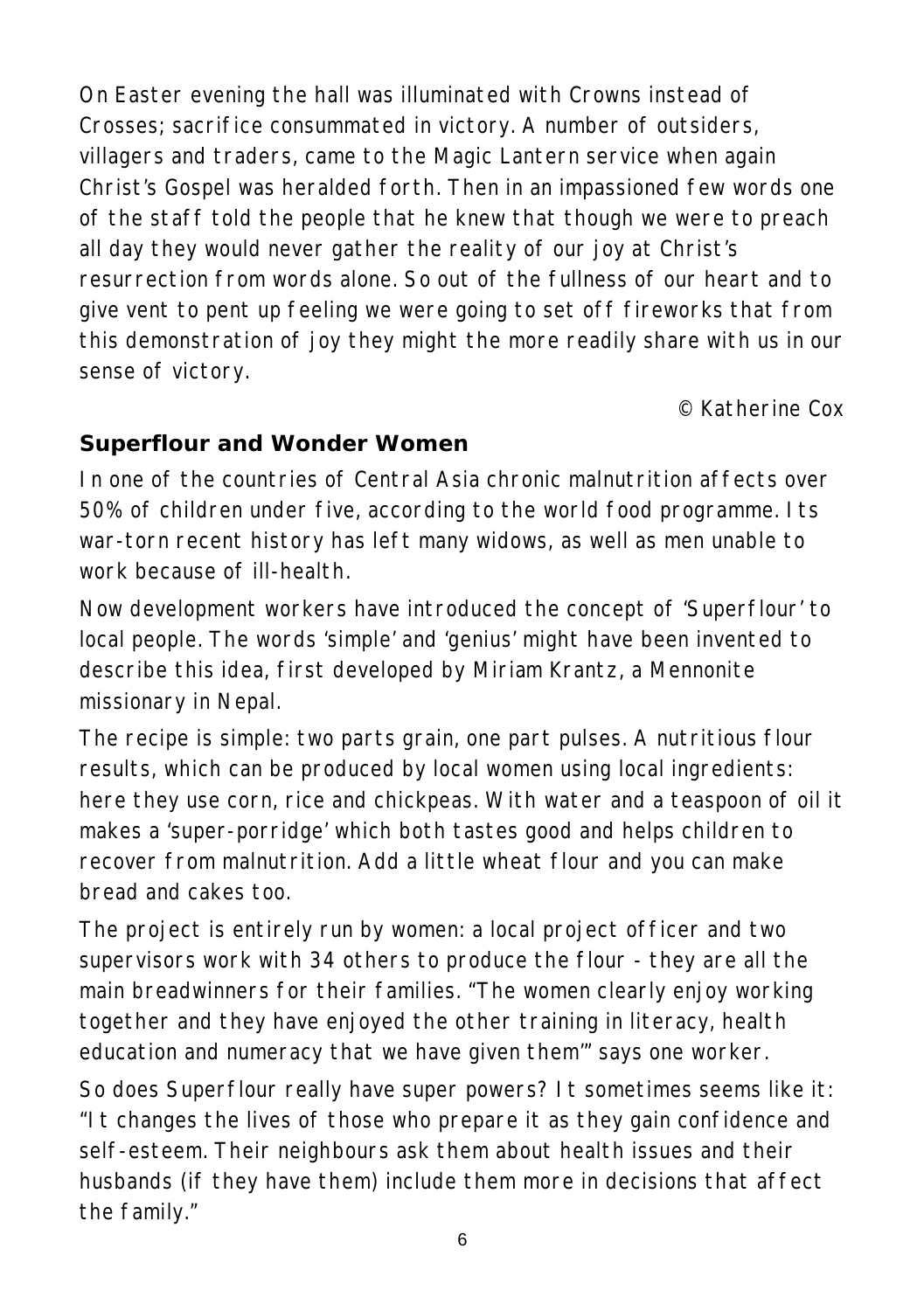It is hoped that the project will grow into a women's co-operative and spread throughout the country. Meanwhile the project officer now gets introduced to young children on the street by their mothers with the words, "This woman helped you get strong!"

#### *© Church Mission Society*

# **Story told by an Old Woman at Piddi, Pakistan June 1935**

When I was fifteen or sixteen years old I dreamt one night that I stood at a place where there were two ways; one of them was broad and very easy to go along, but there came a bad smell from it, the other way was covered with bushes and brambles, and there was only a narrow, difficult pathway through them.

But I went along this narrow path, and, at the end of it, there were three Holy Men sitting, and, on the head of One, was a crown of thorns. He was busy writing in His books and there were angels sitting all round singing most beautifully.

I sat down against a wall and listened, and, after a time, He spoke to me and said: "Little girl, you will get tired sitting there, and I am not ready for you yet, I think you had better go back now, and I will send for you again later on."

Then I woke up and found that I was on my own bed, but I have never forgotten my dream. I did not know who it was that I had seen until some years later, after my marriage, missionaries came to my village and told me about the Lord Jesus, and then I knew that it must have been He, for He was wearing the crown of thorns. Had I known before I would have asked to stay longer and see more of that wonderful place.

Since then, through all the many troubles of my life, that memory has been with me and has given me much comfort and help, for I hope again to see Him whom I saw in my dream that day

*[© Acc. 532 Katharine Cox, working at Tarn Taran]*

#### **CHURCH DIARY FOR APRIL**

| <b>Thu</b> |               | 1 $2 - 3.00 \text{ pm}$ | Seekers Group              |
|------------|---------------|-------------------------|----------------------------|
| Fri        | $\mathcal{P}$ |                         | 12.30 pm Lunch Club        |
| <b>Sun</b> | 4             | 10.30 am                | Palm Sunday Family Service |
|            |               |                         | led by Rev John Nyota      |